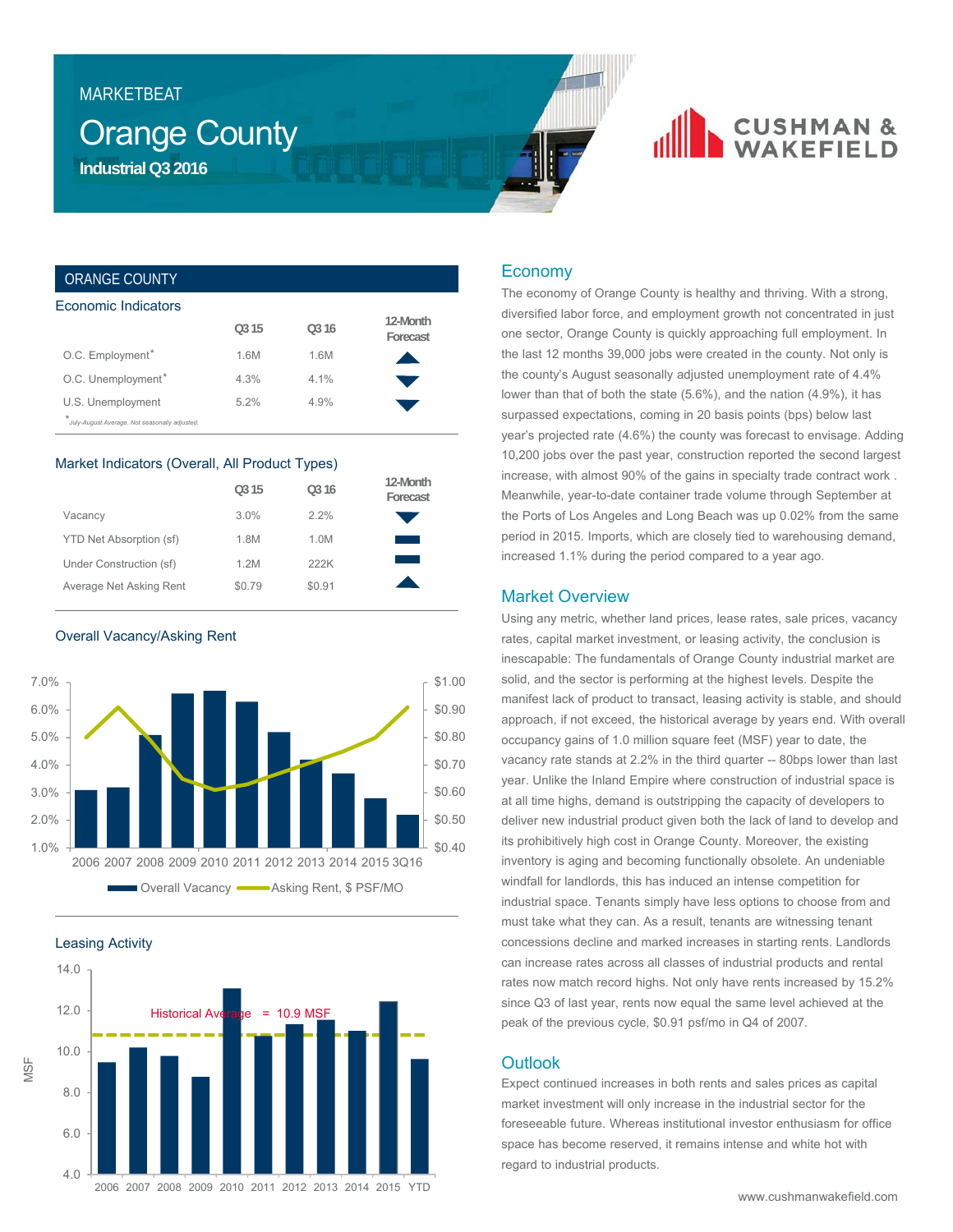# MARKETBEAT

# Orange County

**Industrial Q3 2016**

# **IN CUSHMAN &**

| <b>SUBMARKET</b>              | <b>TOTAL</b><br><b>BLDGS</b> | <b>INVENTORY</b><br>(SF) | <b>YTD</b><br><b>LEASING</b><br><b>ACTIVITY</b><br>(SF) | <b>YTD USER</b><br><b>SALES</b><br><b>ACTIVITY</b><br>(SF) | OVERALL<br><b>VACANCY</b><br><b>RATE</b><br>$(\%)$ | YTD NET OVERALL<br><b>ABSORPTION</b><br>(SF) | <b>UNDER</b><br><b>CNSTR</b><br>(SF) | <b>YTD</b><br><b>CONSTRUCTION</b><br><b>COMPLETIONS</b><br>(SF) | AVG.<br>(MF) | OVERALL OVERALL<br>AVG.<br>NET RENT NET RENT NET RENT<br>(OS) | <b>OVERALL</b><br>WEIGHTED WEIGHTED WEIGHTED<br>AVG.<br>(W/D) |
|-------------------------------|------------------------------|--------------------------|---------------------------------------------------------|------------------------------------------------------------|----------------------------------------------------|----------------------------------------------|--------------------------------------|-----------------------------------------------------------------|--------------|---------------------------------------------------------------|---------------------------------------------------------------|
| Irvine Spectrum               | 514                          | 17,885,330               | 908,892                                                 | 109,064                                                    | 5.5%                                               | $-219,936$                                   | $\mathbf{0}$                         | $\mathbf 0$                                                     | \$1.08       | \$1.19                                                        | \$0.71                                                        |
| Lake Forest/R.S.M./F. Ranch   | 469                          | 12,178,890               | 572,735                                                 | 69,012                                                     | 3.7%                                               | 70,048                                       | $\sqrt{2}$                           | $\mathbb O$                                                     | \$1.04       | \$1.19                                                        | \$0.98                                                        |
| Laguna Hills/Aliso Viejo      | 127                          | 3,810,210                | 158,425                                                 | $\mathbf 0$                                                | 0.9%                                               | 10,781                                       | $\sqrt{2}$                           | $\mathbb O$                                                     | \$1.39       | \$1.25                                                        | \$1.76                                                        |
| Laguna Niguel/Laguna<br>Beach | 28                           | 620,370                  | 8,428                                                   | $\mathbf{0}$                                               | 0.6%                                               | 12,288                                       | $\sqrt{2}$                           | $\mathbb O$                                                     | \$0.00       | \$0.00                                                        | \$0.95                                                        |
| Mission Viejo                 | 45                           | 1,425,392                | 31,568                                                  | $\overline{0}$                                             | 2.9%                                               | $-7,716$                                     | $\mathbf{0}$                         | $\mathbf 0$                                                     | \$1.25       | \$0.00                                                        | \$0.81                                                        |
| S.J. Capo/S.Clemente/D.P.     | 141                          | 3,956,035                | 135,815                                                 | $\mathbf{0}$                                               | 2.8%                                               | $-74,765$                                    | $\mathbf 0$                          | $\mathbb O$                                                     | \$1.00       | \$1.18                                                        | \$1.12                                                        |
| <b>South County</b>           | 1,324                        | 39,876,227               | 1,815,863                                               | 214,746                                                    | 4.1%                                               | $-209,300$                                   | $\bf{0}$                             | $\bf{0}$                                                        | \$1.06       | \$1.19                                                        | \$0.82                                                        |
| Fountain Valley               | 169                          | 5,080,632                | 345,853                                                 | 56,800                                                     | 0.6%                                               | 48,373                                       | $\mathbf{0}$                         | 38,713                                                          | \$0.00       | \$0.89                                                        |                                                               |
| Tustin                        | 217                          | 9,104,161                | 288,301                                                 | 29,950                                                     | 4.7%                                               | $-276,856$                                   | $\mathbf{0}$                         | $\mathbb O$                                                     | \$1.17       | \$1.16                                                        | \$0.69                                                        |
| Santa Ana                     | 1,040                        | 33,892,348               | 1,094,279                                               | 214,643                                                    | 1.8%                                               | 330,393                                      | $\mathbf{0}$                         | $\mathbf 0$                                                     | \$.95        | \$1.13                                                        | \$0.75                                                        |
| Costa Mesa                    | 366                          | 11,830,551               | 250,148                                                 | 148,269                                                    | 1.4%                                               | $-101,537$                                   | $\sqrt{2}$                           | $\mathbf 0$                                                     | \$1.21       | \$.89                                                         | \$.97                                                         |
| Newport Beach                 | 48                           | 1,140,564                | 5,700                                                   | $\mathbf 0$                                                | 0.1%                                               | $\mathbb O$                                  | $\mathbf{0}$                         | $\mathbf{0}$                                                    | \$1.37       | \$0.00                                                        | \$0.00                                                        |
| Irvine                        | 648                          | 23,985,517               | 505,666                                                 | 477,219                                                    | 2.2%                                               | $-92,805$                                    | $\mathbf{0}$                         | $\Omega$                                                        | \$1.10       | \$1.28                                                        | \$0.91                                                        |
| <b>Greater Airport Area</b>   | 2,488                        | 85,033,773               | 2,489,947                                               | 926,881                                                    | 2.1%                                               | $-93,632$                                    | $\bf{0}$                             | 38,713                                                          | \$1.08       | \$1.05                                                        | \$0.77                                                        |
| Seal Beach                    | 11                           | 896,105                  | $\mathbb O$                                             | $\mathbb O$                                                | 0.0%                                               | $\mathbb O$                                  | $\mathbf{0}$                         | $\mathbb O$                                                     | \$0.00       | \$0.00                                                        | \$0.00                                                        |
| Westminster                   | 85                           | 2,533,365                | 66,251                                                  | 10,603                                                     | 0.5%                                               | 19,227                                       | $\mathbf 0$                          | 0                                                               | \$0.00       | \$0.00                                                        | \$0.00                                                        |
| Huntington Beach              | 494                          | 13,448,960               | 1,141,645                                               | 80,400                                                     | 1.5%                                               | 281,819                                      | 41,666                               | $\mathbf 0$                                                     | \$0.89       | \$0.91                                                        | \$0.68                                                        |
| Garden Grove                  | 309                          | 12,091,981               | 348,497                                                 | 219,030                                                    | 1.1%                                               | 29,691                                       | $\sqrt{2}$                           | 0                                                               | \$0.91       | \$1.08                                                        | \$0.64                                                        |
| Los Alamitos/Stanton          | 148                          | 4,075,193                | 40,330                                                  | 14,300                                                     | 0.0%                                               | 1,409                                        | $\mathbf{0}$                         | $\mathbb O$                                                     | \$0.00       | \$1.15                                                        | \$0.00                                                        |
| Cypress                       | 107                          | 6,336,030                | 268,514                                                 | $\overline{0}$                                             | 2.3%                                               | $-73,285$                                    | $\overline{0}$                       | $\mathbf{0}$                                                    | \$0.00       | \$0.00                                                        | \$0.85                                                        |
| La Palma                      | 20                           | 1,979,029                | 169,751                                                 | 25,996                                                     | 3.9%                                               | 16,601                                       | $\mathbf{0}$                         | $\mathbf 0$                                                     | \$0.00       | \$0.00                                                        | \$0.54                                                        |
| <b>West County</b>            | 1,175                        | 41,360,663               | 2,034,988                                               | 350,329                                                    | 1.4%                                               | 275,462                                      | 41,666                               | $\pmb{0}$                                                       | \$.90        | \$.86                                                         | \$0.66                                                        |
| Anaheim                       | 1,465                        | 51,026,045               | 1,331,526                                               | 358,863                                                    | 1.2%                                               | 718,616                                      | $\mathbf{0}$                         | $\mathbf{0}$                                                    | \$0.85       | \$1.03                                                        | \$0.73                                                        |
| Orange                        | 501                          | 13,956,312               | 215,535                                                 | $\mathbf 0$                                                | 1.3%                                               | $-66,682$                                    | $\mathbf 0$                          | $\mathbb O$                                                     | \$.81        | \$0.00                                                        | \$0.71                                                        |
| Fullerton                     | 338                          | 18,682,766               | 1,048,681                                               | $\mathbf{0}$                                               | 3.4%                                               | 308,417                                      | 181,069                              | $\mathbf{0}$                                                    | \$0.59       | \$0.89                                                        | \$0.64                                                        |
| Brea/La Habra                 | 364                          | 13,530,021               | 328,803                                                 | 46,629                                                     | 4.7%                                               | 80,671                                       | $\bigcirc$                           | 586,162                                                         | \$0.93       | \$0.00                                                        | \$0.74                                                        |
| Placentia/Yorba Linda         | 239                          | 6,746,477                | 221,339                                                 | 80,927                                                     | 1.4%                                               | 2,321                                        | $\mathbf 0$                          | $\mathbf 0$                                                     | \$0.93       | \$0.81                                                        | \$0.88                                                        |
| <b>Buena Park</b>             | 178                          | 12,572,446               | 168,639                                                 | 217,595                                                    | 0.5%                                               | 15,919                                       | $\mathbf 0$                          | $\mathbf 0$                                                     | \$0.00       | \$0.00                                                        | \$0.75                                                        |
| <b>North County</b>           | 3,085                        | 116,514,067              | 3,314,523                                               | 704,014                                                    | 1.9%                                               | 1,059,262                                    | 181,069                              | 586,162                                                         | \$077        | \$.93                                                         | \$0.67                                                        |
| <b>ORANGE COUNTY TOTALS</b>   | 8,072                        | 282,784,730              | 9,655,321                                               | 2,195,970                                                  | 2.2%                                               | 1,031,792                                    | 222,735                              | 624,875                                                         | \$.97        | \$1.06                                                        | \$0.72                                                        |

\*Rental rates reflect asking \$psf/month MF = Manufacturing OS = Office Service/Flex W/D = Warehouse/Distribution